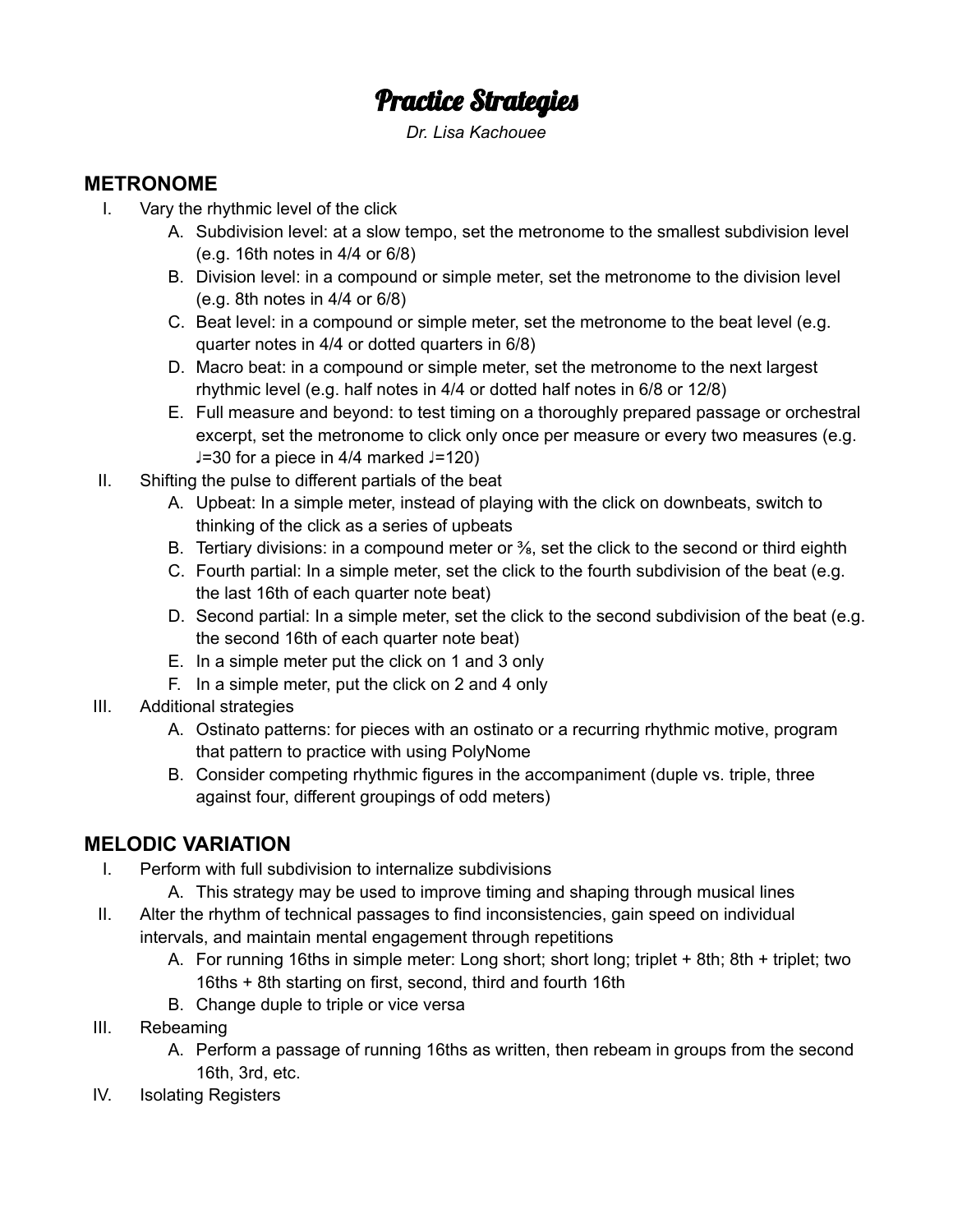- A. In passages that leaps between registers, play all of the notes in one register to gain stability and homogeneity
- B. For a technical passage with only one note in a different register, substitute that note for a neighboring note in the same register for optimal note connection, then play as written
- V. Single note air pattern
	- A. The most fundamental aspect of our tone production, technique, and expression is our air. Only using one note, play the phrase mapping out what your air will do.
		- 1. Is the note stable throughout in tone and intonation?
		- 2. Is the phrase shape clear?
- VI. Removing Articulation
	- A. For all technical passages and melodies, begin by slurring to ensure the air is maintaining support throughout and that the technique is accurate.
	- B. For passages with staccato, begin slurred, then legato, and finally staccato
		- 1. As you play shorter, do not compromise on tone quality
- VII. Filling in large intervals
	- A. For large intervals, practice first by filling in the interval with diatonic or "white" notes to feel voicing and connection, gradually remove pitches until the interval is clear and secure
- VIII. Dynamic Extremes
	- A. Practice passages at forte or fortissimo and piano or pianissimo--this will expose weaknesses in voicing and/or note connection.

#### IX. Cadenzas

- A. With a cadenza, the goal is flexible, organic expression that sounds improvised. As such, we cannot get all the way to performance ready practicing a cadenza with a metronome.
	- 1. First learn the notes and rhythms using a metronome and a combination of the strategies above.
	- 2. Next, sing the cadenza the way you would like to play it and record that. (Your pitch doesn't need to be accurate, it's the pacing and gesture that's important).
	- 3. Work to reproduce on your instrument what you sang.
	- 4. Record your performance and compare it to the sung version.
	- 5. Are there hiccups due to technical limitations? Go back to the metronome work until it sounds effortless.

## **MIND AND BODY**

- I. Remember that your mind and your body may not learn at the same speed. A passage you understand clearly may take numerous repetitions to feel comfortable physically (or vice-versa).
	- A. Our senses are hardwired to notice change and tune out to repetition. To keep our minds engaged during repetitions that our body needs for learning, create a new goal, or alter an element for each repetition.
- II. How do we train to achieve our best when it counts?
	- A. Pick a set of passages to rotate between (3-5 short passages that require 5 repetitions).
		- 1. First play them each one time in order: 1-2-3
		- 2. Do not go back and correct any mistakes! Instead, think about what you want to change.
		- 3. Play them again in a different order: 3-1-2
		- 4. Do not go back and correct, again think through what you want to change